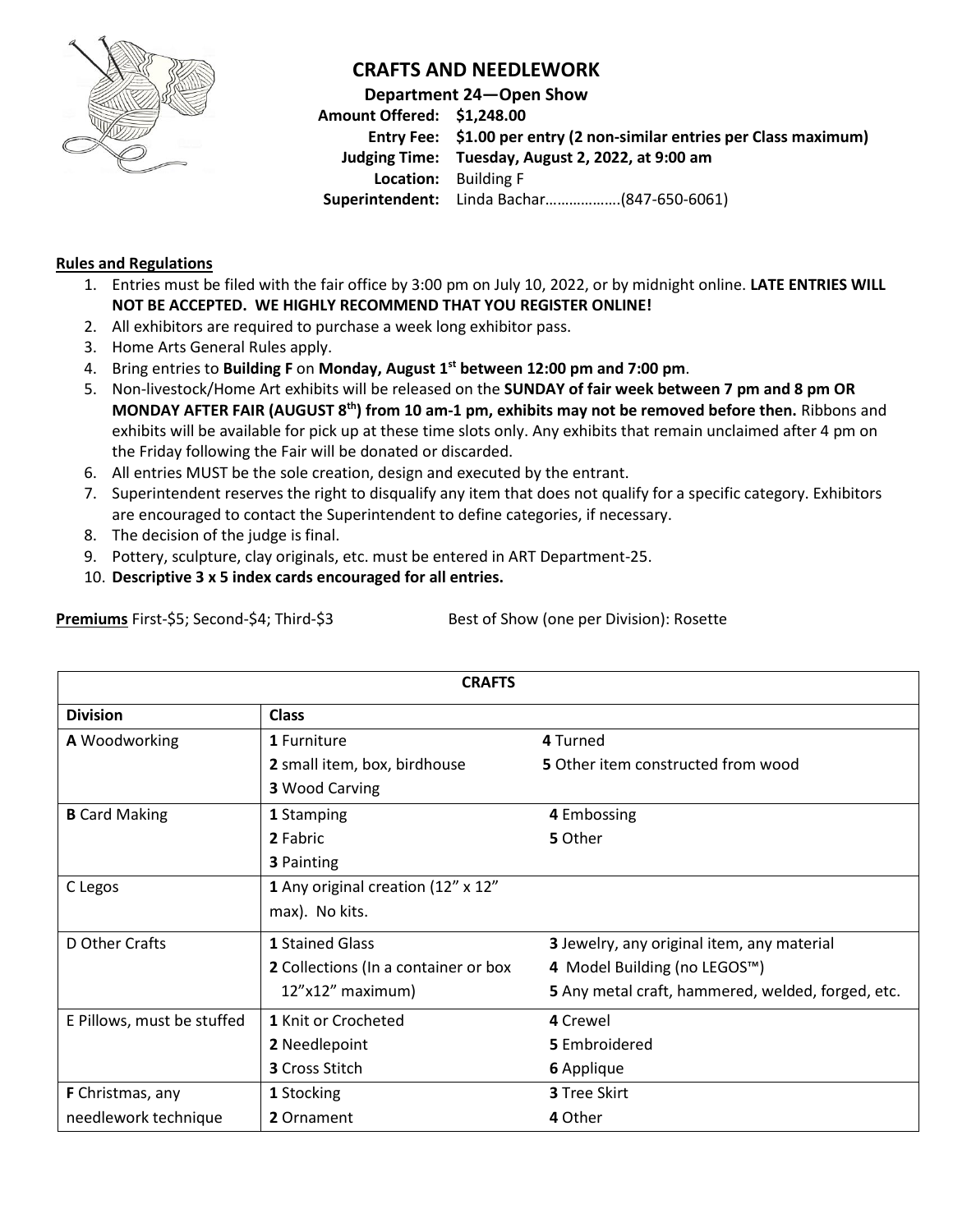| G Crochet: single color,                              | 1 Afghan, Blanket, or Tablecloth  | 4 Socks                  |
|-------------------------------------------------------|-----------------------------------|--------------------------|
| variegated, striped                                   | 2 Scarf or Shawl                  | 5 Amigurumi              |
|                                                       | <b>3</b> Hat, Mittens, or Gloves  | 6 Any other crochet item |
| H Crochet: Intarsia, fairisle                         | 1 Afghan, Blanket, or Tablecloth  | 4 Socks                  |
| or stranded. No                                       | 2 Scarf or Shawl                  | 5 Amigurumi              |
| variegated.                                           | <b>3</b> Hat, Mittens, or Gloves  | 6 Any other crochet item |
| I Knitting: Single color,                             | 1 Afghan, Blanket, or Tablecloth  | 4 Socks                  |
| variegated or striped                                 | 2 Scarf or Shawl                  | 5 Amigurumi              |
|                                                       | <b>3 Hat, Mittens, or Gloves</b>  | 6 Any other knit item    |
| J Knitting: Intarsia,                                 | 1 Afghan, Blanket, or Tablecloth  | 4 Socks                  |
| fairisle or stranded. No                              | 2 Scarf or Shawl                  | 5 Amigurumi              |
| variegated.                                           | <b>3</b> Hat, Mittens, or Gloves  | 6 Any other knit item    |
| K Other Needlework (All                               | 1 Hand Spun Yarn, basket of three | <b>6 Hand Embroidery</b> |
| framed articles must use                              | skeins                            | 7 Machine Embroidery     |
| screw eyes and picture                                | 2 Felted Garment                  | 8 Needle Felting         |
| <b>3</b> Counted Cross Stitch<br>wiring for hanging). |                                   | 9 Any Handwoven Item     |
|                                                       | 4 Needlepoint                     | 10 Any Other Needlework  |
|                                                       | 5 Crewel                          |                          |

| Little Crafters with Little Help                                                          |                                                                                                                    |                                           |  |  |  |  |
|-------------------------------------------------------------------------------------------|--------------------------------------------------------------------------------------------------------------------|-------------------------------------------|--|--|--|--|
| L Little Crafters with a<br>Little Help (ages 7 and<br>under with a little adult<br>help) | 1 Lego (no larger than 12" x 12" and<br>no kits)<br>2 Recycled Crafts<br>3 Collections (no larger than 12"<br>x12" | 4 Decorated Flower Pots<br>5 Other Crafts |  |  |  |  |